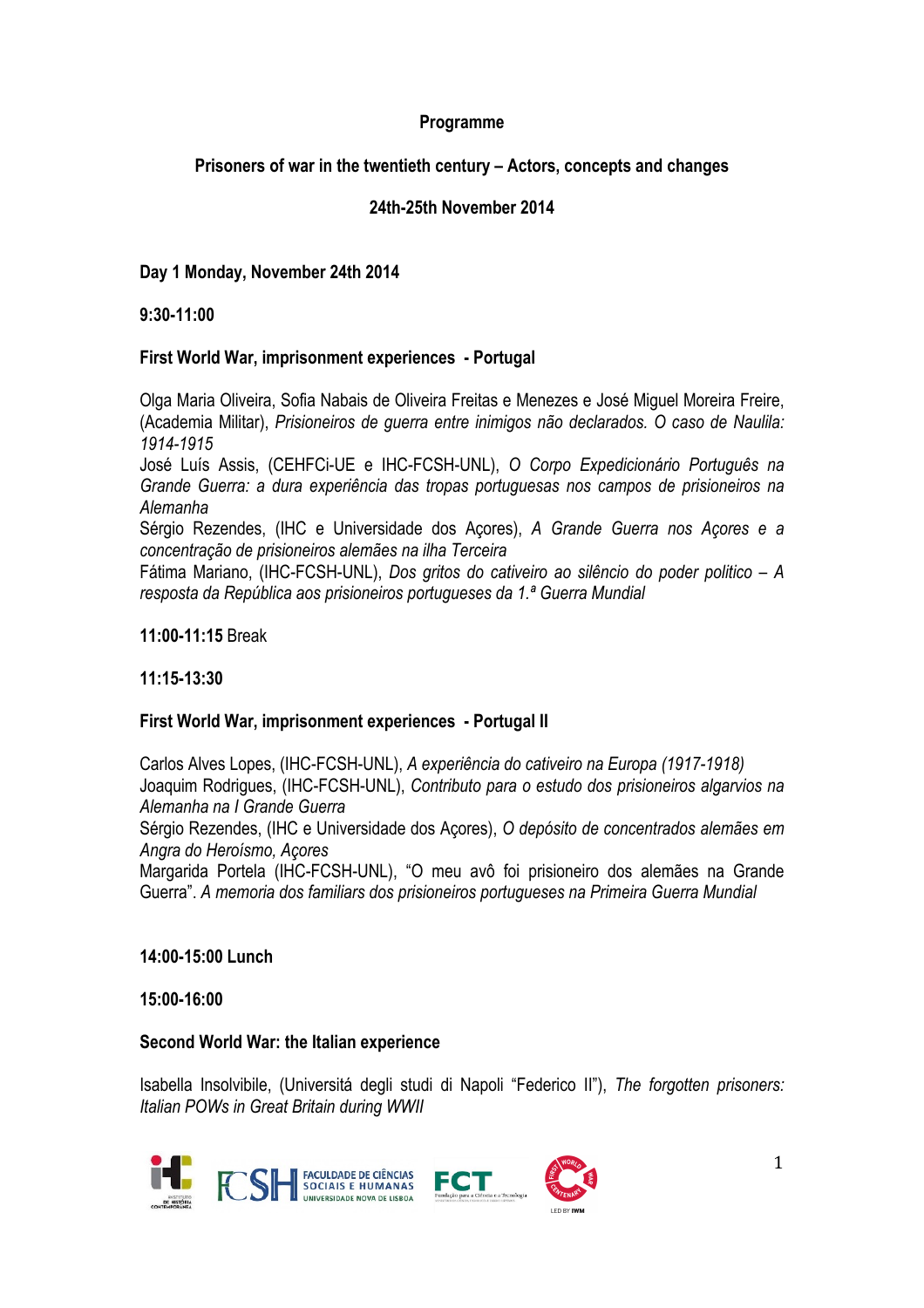Eugenia Corbino, (University of Florence), *Behind-outside the barbed wire. Allied prisoners of war in Italy: from the internment to the evasion*

Mario de Prospo, (Università degli Studi di Napoli "Federico II"), *From enemies to almost allies ? The Italian prisoners of war in the United States of America during the Second World War*

### **16:15-16:30** Break

### **16:30-17:30**

### **Second World War: the German experience**

Marisa Fernandes, (ISCSP-UL), *Entre o Poder dos EUA e da URSS: o significado de ser prisioneiro alemão na II Guerra Mundial* 

Maria Teresa Giusti, (University "G. d'Annunzio" of Chieti), *Prisoners of Hitler and Stalin* Olga Baranova, (Gonzaga University – Florence), *The Nazi treatment of the Soviet prisoners of war during WWII*

Jean-Michel Turcotte, (Université Laval), *Quoi faire des soldats d'Hitler ? Les relations canadobritanniques face à la detention des prisonniers de guerre allemands au Canada, 1939-1945* Roderick Bailey, (Oxford University), *The handling and interrogation of captured agents of the Special Operations Executive – 1940-45* 

## **Day 2 Tuesday, November 25th 2014**

### **9:30-10:30 Room**

## **Second World War: African and Asian experiences**

Idrissou Alioum, (Université de Yaoundé I), *Les prisonniers de guerre européenes au Cameroun (1939-1945). Statuts itéraires et experiences*

Donato Somma, (University of the Witwatersrand), *Italian POWs in South Africa. Memory, History and Narrative*

Elena Bellina, (University of Rochester), "The POWiere Song": *Italian prisoners stating captivity in East African Camps (1940-1946)*

Monica Kim, (University at Albany), *Examining the prisoner of war, decolonization and the cold war in the interrogation rooms of the Korean War*

**10:45-11:00** Break

**11:00-12:30** 

#### **POW camps, memory and violence**

Padraic Kenney, (Indiana University), The prison has become a political battlefield: how POW camps transform practices of political imprisonment

Maria Zozaya, (CIDEHUS – Universidade de Évora), Denyed memory spaces. Collective memoirs not shared in the past. Looking back from the XXth century experience to the elite prisoners of the Peninsular War

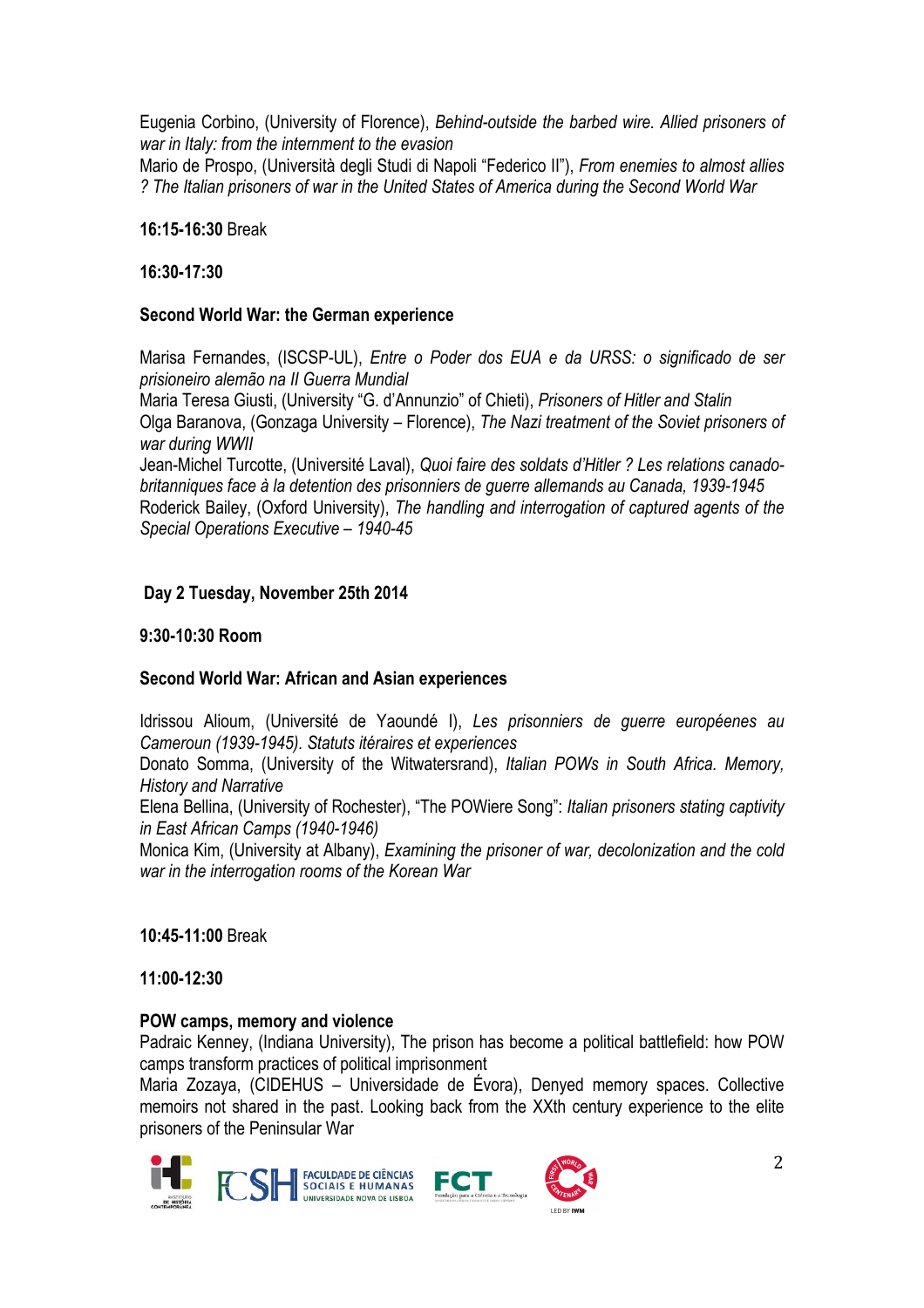Mahon Murphy, (London School of Economics), *Violence against prisoners of war from the German colonies* 

### **13:00-14:00 - Lunch**

#### **14:00-15:30**

### **The dehumanization of the enemy**

Cristina Clímaco, (Universidade de Paris 8 Vincennes Saint-Denis), *Vichy e os prisioneiros de Guerra portugueses no campo do Vernet durante a 2.ª Guerra Mundial*

Anabela Silveira, (IHC-FCSH-UNL), *O percurso politico do angolano António Jacinto: da formação do Partido Comunista Angolano a prisioneiro no Campo de Trabalho de Chão Bom*  Bernabé Sarabia and Demétrio Castro, (Universidad de Navarra), *Spanish war prisoners in Russia, 1941-1954*

Cláudio Forjaz, (Exército brasileiro), *Prisioneiros de guerra – um factor que pode vencer a guerra e a paz* 

### **15:30-16:00 - Break**

### **16:00-17:30**

### **Peace and repatriation**

Hazuki Tate, (Ecole des Hautes Études en Sciences Sociales), *The long process of repatriating POWs after the First World War and the International Humanitarian Actions*

Alan Malpass, (Sheffield Hallam University), *Save Europe now and the campaign to repatriate German prisoners of war in Britain c. 1945-48: Anglo-German relations, British values and "slave trading"*

Fabien Théofilakis, (Université de Montréal, Centre Canadien d'études allemandes et européenes, *Des prisonniers de guerre en temps de paix ? Quand l' ennemi allemande change de main et de visage (France 1944-1948)*

David Alegre Lorenz e Francisco J. Leira Castiñeira, (Universitat Autónoma de Barcelona and Universidade de Santiago de Compostela), *Trauma, Absence and everyday life in Francoist Spain during the fifties: arrival and reintegration of the Spanish Prisoners of war from the Soviet Union*

Sherzod Muminov, (University of Cambridge), *Prisoners of War and Peace: the Siberian internment of Japanese former soldiers within the context of Soviet Camps, 1945-1956*

## **18,00 – Closing remarks**

## **Organizers:**

Ana Paula Pires (IHC – FCSH-UNL) Jakob Zollmann (Berlin Social Science Center) Maria Fernanda Rollo (IHC e FCSH-UNL) Martim Arinto (FCSH-UNL)